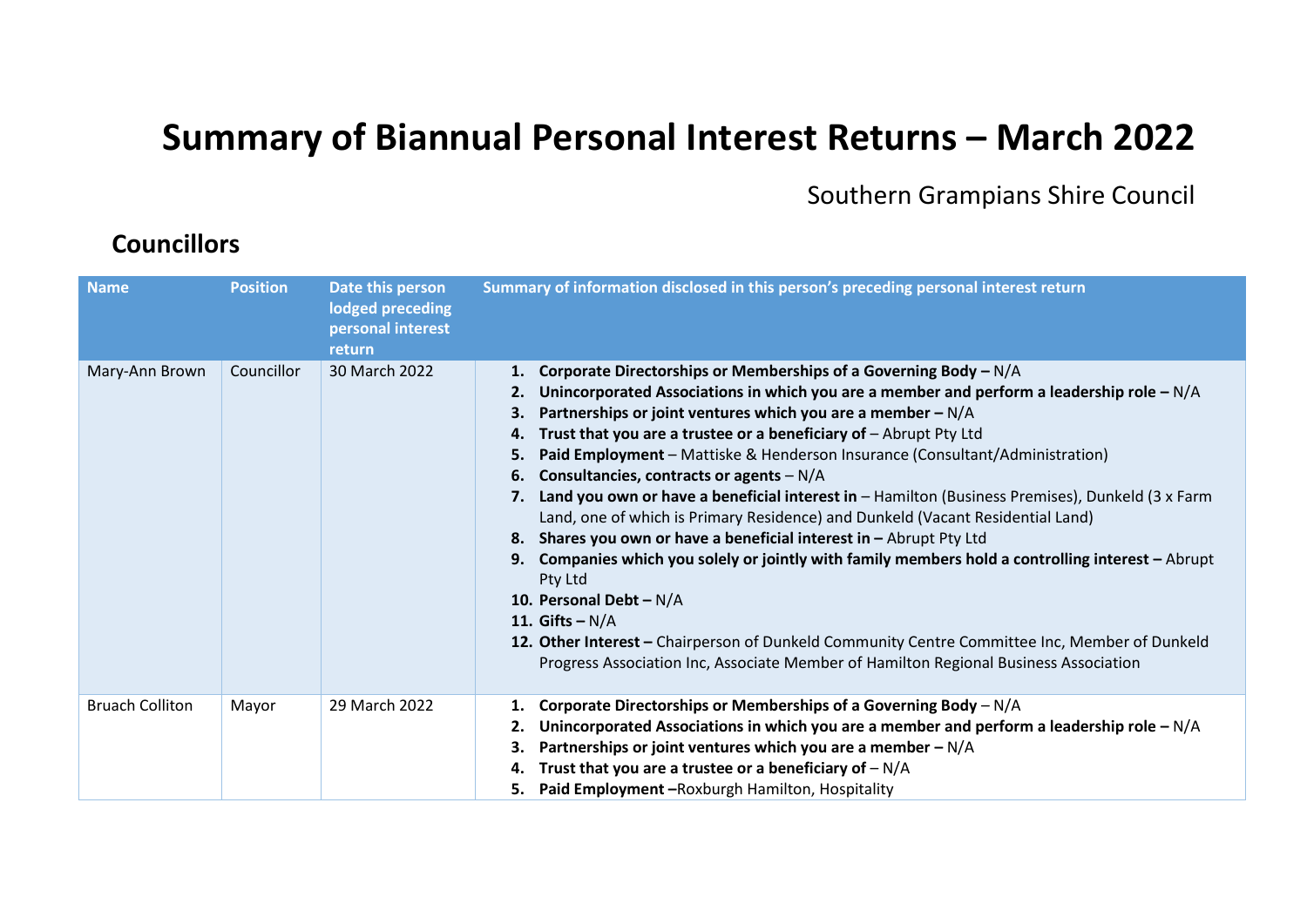|                |            |              | 6. Consultancies, contracts or agents $-N/A$<br>Land you own or have a beneficial interest in - Hamilton (Investment), Hamilton (Residence),<br>7.<br>Hamilton (Business)<br>8. Shares you own or have a beneficial interest in $-N/A$<br>Companies which you solely or jointly with family members hold a controlling interest - Roxburgh<br>Hamilton<br>10. Personal Debt - N/A<br>11. Gifts $-N/A$<br>12. Other Interest - N/A                                                                                                                                                                                                                                                                                                                                                                    |
|----------------|------------|--------------|------------------------------------------------------------------------------------------------------------------------------------------------------------------------------------------------------------------------------------------------------------------------------------------------------------------------------------------------------------------------------------------------------------------------------------------------------------------------------------------------------------------------------------------------------------------------------------------------------------------------------------------------------------------------------------------------------------------------------------------------------------------------------------------------------|
| Albert Calvano | Councillor | 9 March 2022 | 1. Corporate Directorships or Memberships of a Governing Body - N/A<br>Unincorporated Associations in which you are a member and perform a leadership role $-N/A$<br>2.<br>Partnerships or joint ventures which you are a member - N/A<br>3.<br>Trust that you are a trustee or a beneficiary of $-N/A$<br>4.<br>Paid Employment - N/A<br>5.<br>Consultancies, contracts or agents $-N/A$<br>6.<br>Land you own or have a beneficial interest in - Hamilton, Hensley Park<br>7.<br>Shares you own or have a beneficial interest in $-N/A$<br>8.<br>9. Companies which you solely or jointly with family members hold a controlling interest - N/A<br>10. Personal Debt - N/A<br>11. Gifts $-N/A$<br>12. Other Interest - $N/A$                                                                       |
| Helen Henry    | Councillor | 2 March 2022 | 1. Corporate Directorships or Memberships of a Governing Body - Henry's Hydraulics Pty Ltd and<br>Henry's Hydraulics T/A Australia, Director<br>Unincorporated Associations in which you are a member and perform a leadership role - Hamilton<br>2.<br><b>Community Garden Association, Secretary</b><br>Partnerships or joint ventures which you are a member $-N/A$<br>Trust that you are a trustee or a beneficiary of - Family Trust and Superannuation Trust<br>4.<br>Paid Employment - Hamilton and Alexander College (Teacher)<br>5.<br>Consultancies, contracts or agents $-N/A$<br>6.<br>Land you own or have a beneficial interest in - Hamilton (Residence), Buckley's Swamp (Nature<br>7.<br>Reserve), Hamilton (Business)<br>8. Shares you own or have a beneficial interest in $-N/A$ |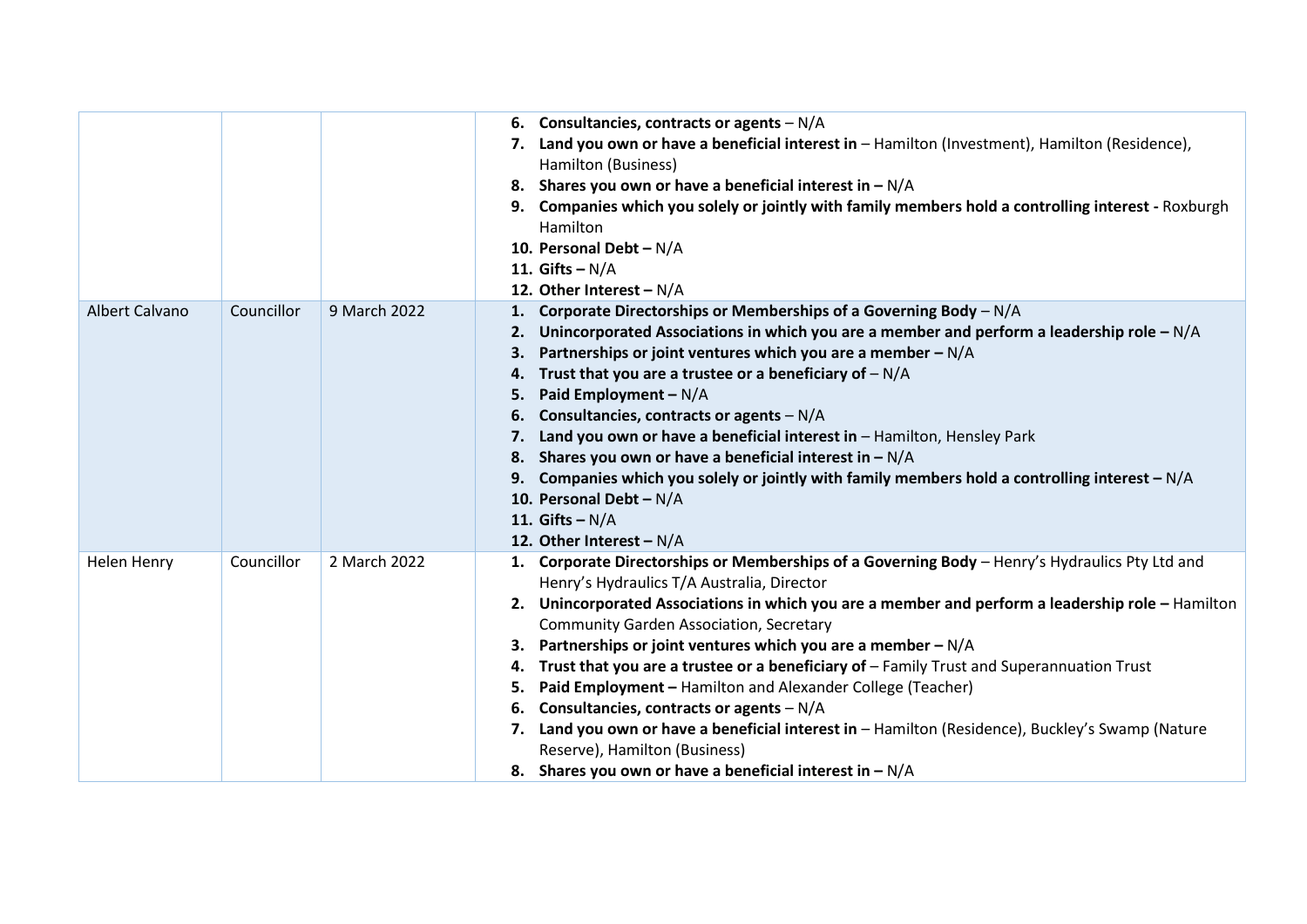|                   |            |               | 9. Companies which you solely or jointly with family members hold a controlling interest - Henry's                                                      |
|-------------------|------------|---------------|---------------------------------------------------------------------------------------------------------------------------------------------------------|
|                   |            |               | Hydraulics Pty Ltd and Woolpress Australia                                                                                                              |
|                   |            |               | 10. Personal Debt - N/A                                                                                                                                 |
|                   |            |               | 11. Gifts $-N/A$                                                                                                                                        |
|                   |            |               | 12. Other Interest - N/A                                                                                                                                |
| Greg McAdam       | Councillor | 23 March 2022 | 1. Corporate Directorships or Memberships of a Governing Body - Cavcom Properties (Director / Co-<br>Secretary), Bunyip Hotel (Director / Co-Secretary) |
|                   |            |               | 2. Unincorporated Associations in which you are a member and perform a leadership role -                                                                |
|                   |            |               | President of the Cavendish RSL, Vice President of Lions Club Cavendish and Vice President of the<br><b>National Party FEDC</b>                          |
|                   |            |               | 3. Partnerships or joint ventures which you are a member - GA&JE McAdam (Primary Production)<br>and Kilgobbin Partnership (Primary Production)          |
|                   |            |               | 4. Trust that you are a trustee or a beneficiary of $-N/A$                                                                                              |
|                   |            |               | Paid Employment $-N/A$<br>5.                                                                                                                            |
|                   |            |               | 6. Consultancies, contracts or agents $-N/A$                                                                                                            |
|                   |            |               | Land you own or have a beneficial interest in - Mooralla (Primary Production) and Beear (Primary<br>7.<br>Production)                                   |
|                   |            |               | 8. Shares you own or have a beneficial interest in - Incitec Pivot, CavCom Properties, Bunyip Hotel,                                                    |
|                   |            |               | Grampians Regional Comm Enterprises, Kilgobbin Partnership, GA&JE McAdam Partnership                                                                    |
|                   |            |               | 9. Companies which you solely or jointly with family members hold a controlling interest $-N/A$                                                         |
|                   |            |               | 10. Personal Debt - N/A                                                                                                                                 |
|                   |            |               | 11. Gifts $-N/A$                                                                                                                                        |
|                   |            |               | 12. Other Interest - Tree Fella from Mooralla                                                                                                           |
| Katrina Rainsford | Councillor | 30 March 2022 | 1. Corporate Directorships or Memberships of a Governing Body - N/A                                                                                     |
|                   |            |               | Unincorporated Associations in which you are a member and perform a leadership role -<br>2.                                                             |
|                   |            |               | Cavendish Red Gum Festival                                                                                                                              |
|                   |            |               | 3. Partnerships or joint ventures which you are a member - Partnership Farming, Grampians Way                                                           |
|                   |            |               | Farm Stay, Greater Hamilton Veterinary Service                                                                                                          |
|                   |            |               | 4. Trust that you are a trustee or a beneficiary of $-N/A$                                                                                              |
|                   |            |               | Paid Employment - The Vet Group (Veterinarian Surgeon)<br>5.                                                                                            |
|                   |            |               | Consultancies, contracts or agents $-N/A$<br>6.                                                                                                         |
|                   |            |               | Land you own or have a beneficial interest in - Hamilton (Office / Vet Clinic / Rental), Bulart<br>7.                                                   |
|                   |            |               | (Farming x 2), Condah (Farming x 1), Portland (Residence)                                                                                               |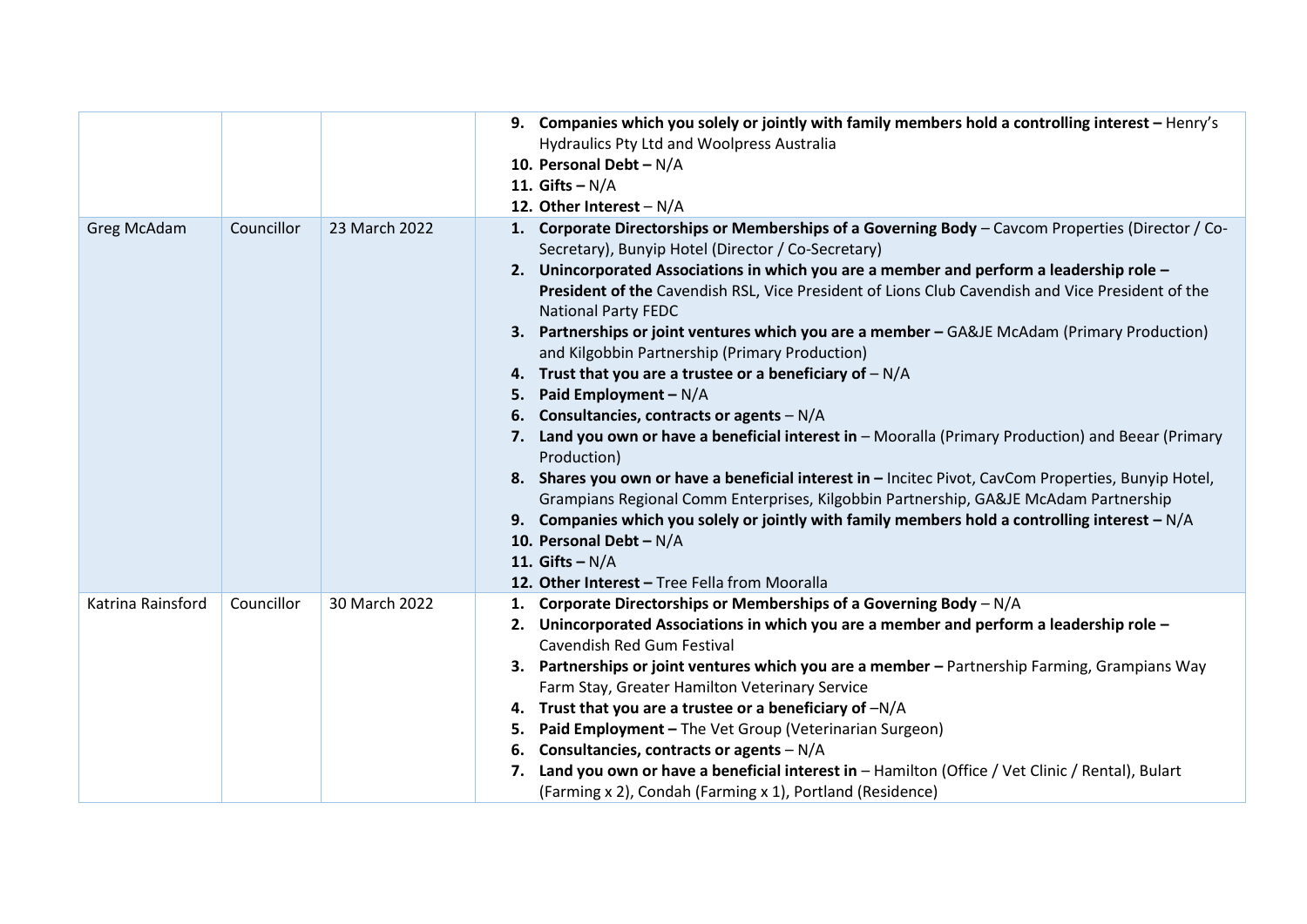|                 |                                  |              | Shares you own or have a beneficial interest in $-N/A$<br>8.<br>9. Companies which you solely or jointly with family members hold a controlling interest $-N/A$<br>10. Personal Debt - N/A<br>11. Gifts $-N/A$<br>12. Other Interest - Greater Hamilton Veterinary Service consultancy and office                                                                                                                                                                                                                                                                                                                                                                                                                                           |
|-----------------|----------------------------------|--------------|---------------------------------------------------------------------------------------------------------------------------------------------------------------------------------------------------------------------------------------------------------------------------------------------------------------------------------------------------------------------------------------------------------------------------------------------------------------------------------------------------------------------------------------------------------------------------------------------------------------------------------------------------------------------------------------------------------------------------------------------|
| David Robertson | Councillor<br>(Deputy)<br>Mayor) | 9 March 2022 | 1. Corporate Directorships or Memberships of a Governing Body - N/A<br>Unincorporated Associations in which you are a member and perform a leadership role $-N/A$<br>Partnerships or joint ventures which you are a member $-N/A$<br>З.<br>Trust that you are a trustee or a beneficiary of - Austral Park Super Fund, T&G Robertson Trust<br>4.<br>Paid Employment $-N/A$<br>5.<br>Consultancies, contracts or agents $-N/A$<br>6.<br>Land you own or have a beneficial interest in $-N/A$<br>8. Shares you own or have a beneficial interest in $-N/A$<br>Companies which you solely or jointly with family members hold a controlling interest $-N/A$<br>9.<br>10. Personal Debt - N/A<br>11. Gifts $-N/A$<br>12. Other Interest - $N/A$ |

**Nominated Officers (ELT, SLT)**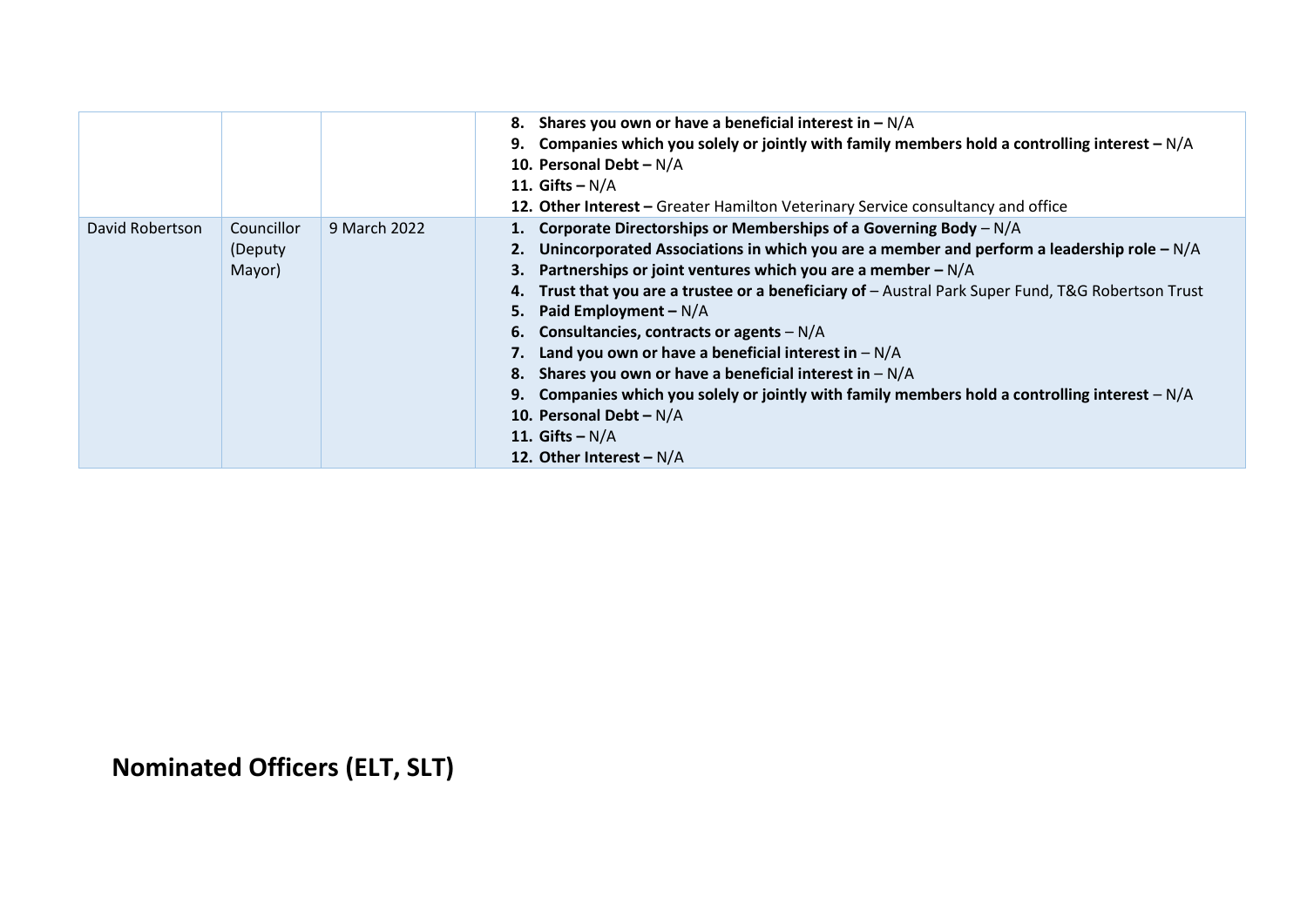| <b>Name</b>     | <b>Position</b>                      | Date this person<br>lodged preceding<br>personal interest<br>return | Summary of information disclosed in this person's preceding personal interest<br>return                                                                                                                                                                                                                                                                                                                                                                                                                                                                                                                                                                                                                                                                                                                                              |
|-----------------|--------------------------------------|---------------------------------------------------------------------|--------------------------------------------------------------------------------------------------------------------------------------------------------------------------------------------------------------------------------------------------------------------------------------------------------------------------------------------------------------------------------------------------------------------------------------------------------------------------------------------------------------------------------------------------------------------------------------------------------------------------------------------------------------------------------------------------------------------------------------------------------------------------------------------------------------------------------------|
| Amy Knight      | <b>Manager Cultural Arts</b>         | 7 March 2022                                                        | 1. Corporate Directorships or Memberships of a Governing Body - Hamilton<br>Gallery Board, Secretary<br>2. Unincorporated Associations in which you are a member and perform a<br>leadership role - Tarrington Lutheran School Parents and Friends<br>Association, Chair<br>Partnerships or joint ventures which you are a member $-N/A$<br>3.<br>Trust that you are a trustee or a beneficiary of $-N/A$<br>4.<br>Paid Employment - N/A<br>5.<br>Consultancies, contracts or agents $-N/A$<br>6.<br>Land you own or have a beneficial interest in - Hamilton (Residence)<br>7.<br>8. Shares you own or have a beneficial interest in $-N/A$<br>Companies which you solely or jointly with family members hold a<br>9.<br>controlling interest $-N/A$<br>10. Personal Debt - $N/A$<br>11. Gifts $-N/A$<br>12. Other Interest - $N/A$ |
| Andrew Goodsell | Director Planning and<br>Development | 7 March 2022                                                        | 1. Corporate Directorships or Memberships of a Governing Body - N/A<br>2. Unincorporated Associations in which you are a member and perform a<br>leadership role - N/A<br>Partnerships or joint ventures which you are a member $-N/A$<br>3.<br>Trust that you are a trustee or a beneficiary of $-N/A$<br>4.<br>Paid Employment - N/A<br>5.<br>Consultancies, contracts or agents $-N/A$<br>6.<br>Land you own or have a beneficial interest in $-$ Hamilton (Residence)<br>7.<br>8. Shares you own or have a beneficial interest in $-N/A$<br>Companies which you solely or jointly with family members hold a<br>9.<br>controlling interest $-N/A$<br>10. Personal Debt-N/A<br>11. Gifts $-N/A$                                                                                                                                   |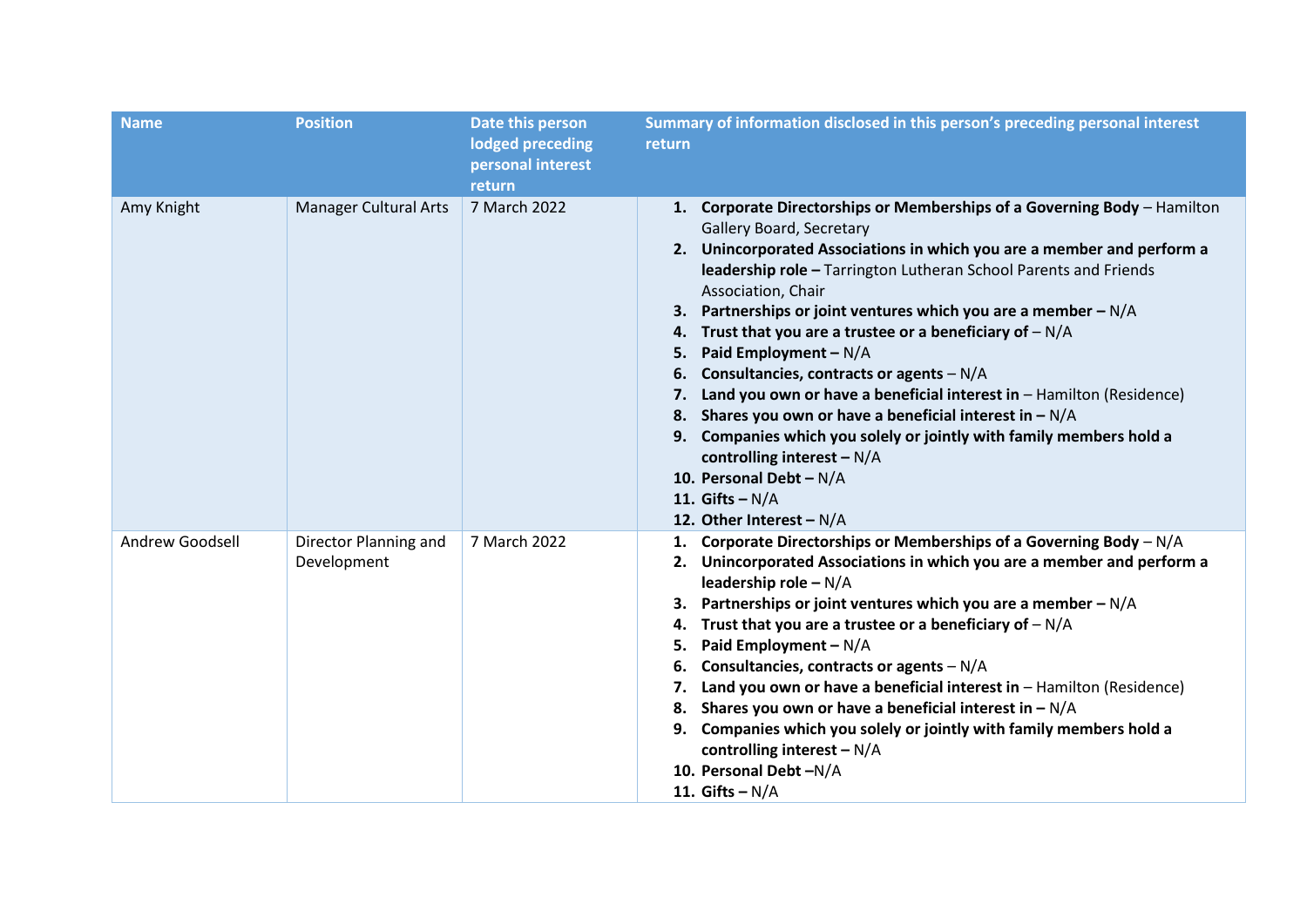|              |                                       |               | 12. Other Interest $-N/A$                                                                                                                                                                                                                                                                                                                                                                                                                                                                                                                                                                                                                                                                                                                                                                                       |
|--------------|---------------------------------------|---------------|-----------------------------------------------------------------------------------------------------------------------------------------------------------------------------------------------------------------------------------------------------------------------------------------------------------------------------------------------------------------------------------------------------------------------------------------------------------------------------------------------------------------------------------------------------------------------------------------------------------------------------------------------------------------------------------------------------------------------------------------------------------------------------------------------------------------|
| Alison Quade | <b>Manager Community</b><br>Relations | 21 March 2022 | 1. Corporate Directorships or Memberships of a Governing Body - Gray St<br>Primary School Council, Vice President<br>2. Unincorporated Associations in which you are a member and perform a<br>leadership role - Minders Basketball Club, Secretary<br>Partnerships or joint ventures which you are a member $-N/A$<br>3.<br>Trust that you are a trustee or a beneficiary of $-N/A$<br>4.<br>Paid Employment $-N/A$<br>5.<br>Consultancies, contracts or agents $-N/A$<br>6.<br>Land you own or have a beneficial interest in $-$ Hamilton (Residence)<br>7.<br>8. Shares you own or have a beneficial interest in $-N/A$<br>9. Companies which you solely or jointly with family members hold a<br>controlling interest $-N/A$<br>10. Personal Debt - $N/A$<br>11. Gifts $-N/A$<br>12. Other Interest - $N/A$ |
| Marg Scanlon | Director Infrastructure               | 1 March 2022  | 1. Corporate Directorships or Memberships of a Governing Body - N/A<br>2. Unincorporated Associations in which you are a member and perform a<br>leadership role $- N/A$<br>Partnerships or joint ventures which you are a member $-N/A$<br>3.<br>Trust that you are a trustee or a beneficiary of $-N/A$<br>4.<br>Paid Employment $-N/A$<br>5.<br>Consultancies, contracts or agents $-N/A$<br>6.<br>Land you own or have a beneficial interest in $-N/A$<br>8. Shares you own or have a beneficial interest in $-N/A$<br>9. Companies which you solely or jointly with family members hold a<br>controlling interest $-N/A$<br>10. Personal Debt-N/A<br>11. Gifts $-N/A$<br>12. Other Interest $-N/A$                                                                                                         |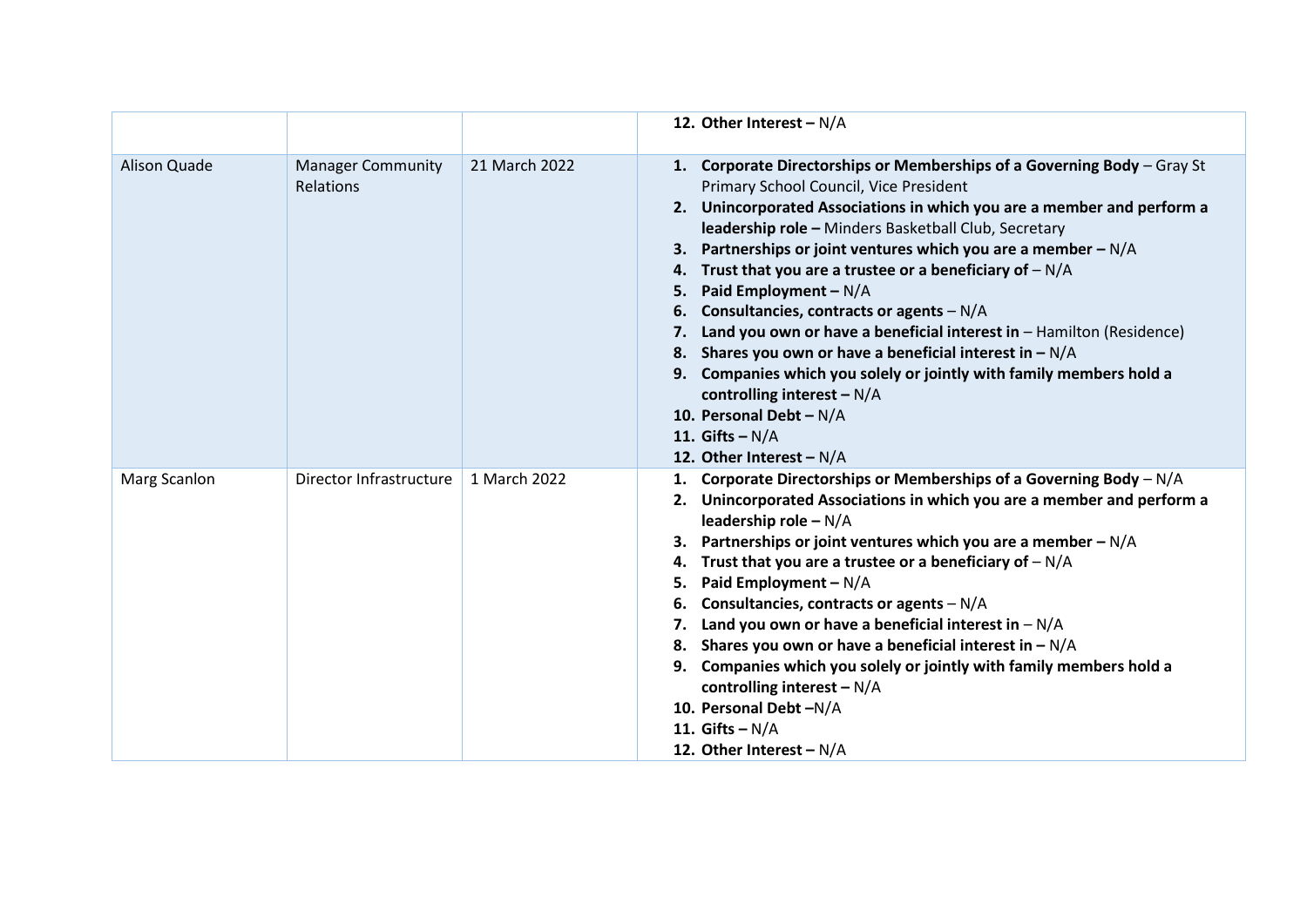| <b>Tahlia Homes</b> | <b>Acting Manager</b><br>Organisational<br>Development        | 1 March 2022 | 1. Corporate Directorships or Memberships of a Governing Body - N/A<br>Unincorporated Associations in which you are a member and perform a<br>2.<br>leadership role $-N/A$<br>Partnerships or joint ventures which you are a member $-N/A$<br>3.<br>Trust that you are a trustee or a beneficiary of $-N/A$<br>4.<br>Paid Employment - N/A<br>5.<br>Consultancies, contracts or agents $-N/A$<br>6.<br>Land you own or have a beneficial interest in - Hamilton (Residence)<br>Shares you own or have a beneficial interest in $-N/A$<br>8.<br>Companies which you solely or jointly with family members hold a<br>9.<br>controlling interest $-N/A$<br>10. Personal Debt-N/A<br>11. Gifts $-N/A$<br>12. Other Interest - $N/A$ |
|---------------------|---------------------------------------------------------------|--------------|---------------------------------------------------------------------------------------------------------------------------------------------------------------------------------------------------------------------------------------------------------------------------------------------------------------------------------------------------------------------------------------------------------------------------------------------------------------------------------------------------------------------------------------------------------------------------------------------------------------------------------------------------------------------------------------------------------------------------------|
| Evelyn Arnold       | <b>Director Community</b><br>and Corporate<br><b>Services</b> | 1 March 2022 | 1. Corporate Directorships or Memberships of a Governing Body - N/A<br>Unincorporated Associations in which you are a member and perform a<br>leadership role - N/A<br>Partnerships or joint ventures which you are a member $-N/A$<br>3.<br>Trust that you are a trustee or a beneficiary of $-N/A$<br>4.<br>Paid Employment - N/A<br>5.<br>Consultancies, contracts or agents $-N/A$<br>6.<br>Land you own or have a beneficial interest in - Hamilton (Residence)<br>7.<br>Shares you own or have a beneficial interest in $-N/A$<br>8.<br>Companies which you solely or jointly with family members hold a<br>controlling interest $-N/A$<br>10. Personal Debt - N/A<br>11. Gifts $-N/A$<br>12. Other Interest - $N/A$      |
| Hugh Koch           | Manager Economic<br>Development and<br>Tourism                | 1 March 2022 | Corporate Directorships or Memberships of a Governing Body - N/A<br>1.<br>2. Unincorporated Associations in which you are a member and perform a<br>leadership role - The Hamilton and Alexandra College Old Collegians<br>Association, President<br>3. Partnerships or joint ventures which you are a member $-N/A$                                                                                                                                                                                                                                                                                                                                                                                                            |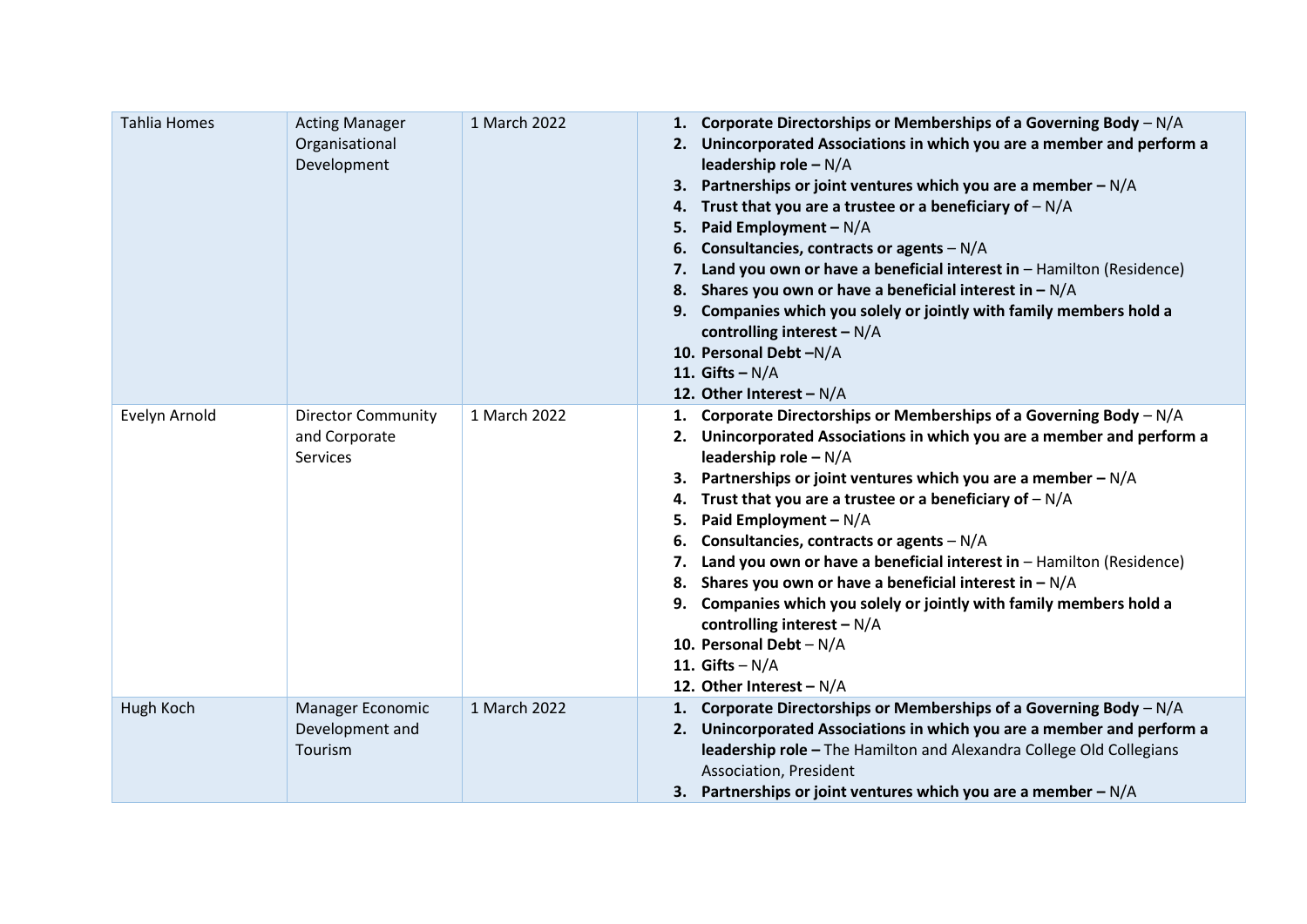|                   |                                |               | 4. Trust that you are a trustee or a beneficiary of $-N/A$<br>Paid Employment - $N/A$<br>5.<br>Consultancies, contracts or agents $-N/A$<br>6.<br>Land you own or have a beneficial interest in $-$ Hamilton (Residence)<br>8. Shares you own or have a beneficial interest in $-N/A$<br>9. Companies which you solely or jointly with family members hold a<br>controlling interest $-N/A$<br>10. Personal Debt-N/A<br>11. Gifts $-N/A$<br>12. Other Interest - $N/A$                                                                                                                                                                                                                                         |
|-------------------|--------------------------------|---------------|----------------------------------------------------------------------------------------------------------------------------------------------------------------------------------------------------------------------------------------------------------------------------------------------------------------------------------------------------------------------------------------------------------------------------------------------------------------------------------------------------------------------------------------------------------------------------------------------------------------------------------------------------------------------------------------------------------------|
| <b>Tony Doyle</b> | <b>Chief Executive Officer</b> | 21 March 2022 | 1. Corporate Directorships or Memberships of a Governing Body $-N/A$<br>2. Unincorporated Associations in which you are a member and perform a<br>leadership role - N/A<br>Partnerships or joint ventures which you are a member $-N/A$<br>3.<br>Trust that you are a trustee or a beneficiary of $-N/A$<br>4.<br>Paid Employment - N/A<br>5.<br>Consultancies, contracts or agents $-N/A$<br>6.<br>Land you own or have a beneficial interest in $-N/A$<br>7.<br>8. Shares you own or have a beneficial interest in $-N/A$<br>9. Companies which you solely or jointly with family members hold a<br>controlling interest $-N/A$<br>10. Personal Debt - N/A<br>11. Gifts $-N/A$<br>12. Other Interest - $N/A$ |
| John Finnerty     | <b>Manager Assets</b>          | 24 March 2022 | 1. Corporate Directorships or Memberships of a Governing Body - South West<br>TAFE, Board Observer<br>2. Unincorporated Associations in which you are a member and perform a<br>leadership role $-N/A$<br>Partnerships or joint ventures which you are a member $-N/A$<br>3.<br>Trust that you are a trustee or a beneficiary of $-N/A$<br>4.<br>Paid Employment - Warrnambool City Council<br>5.<br>Consultancies, contracts or agents $-N/A$<br>7. Land you own or have a beneficial interest in $-N/A$                                                                                                                                                                                                      |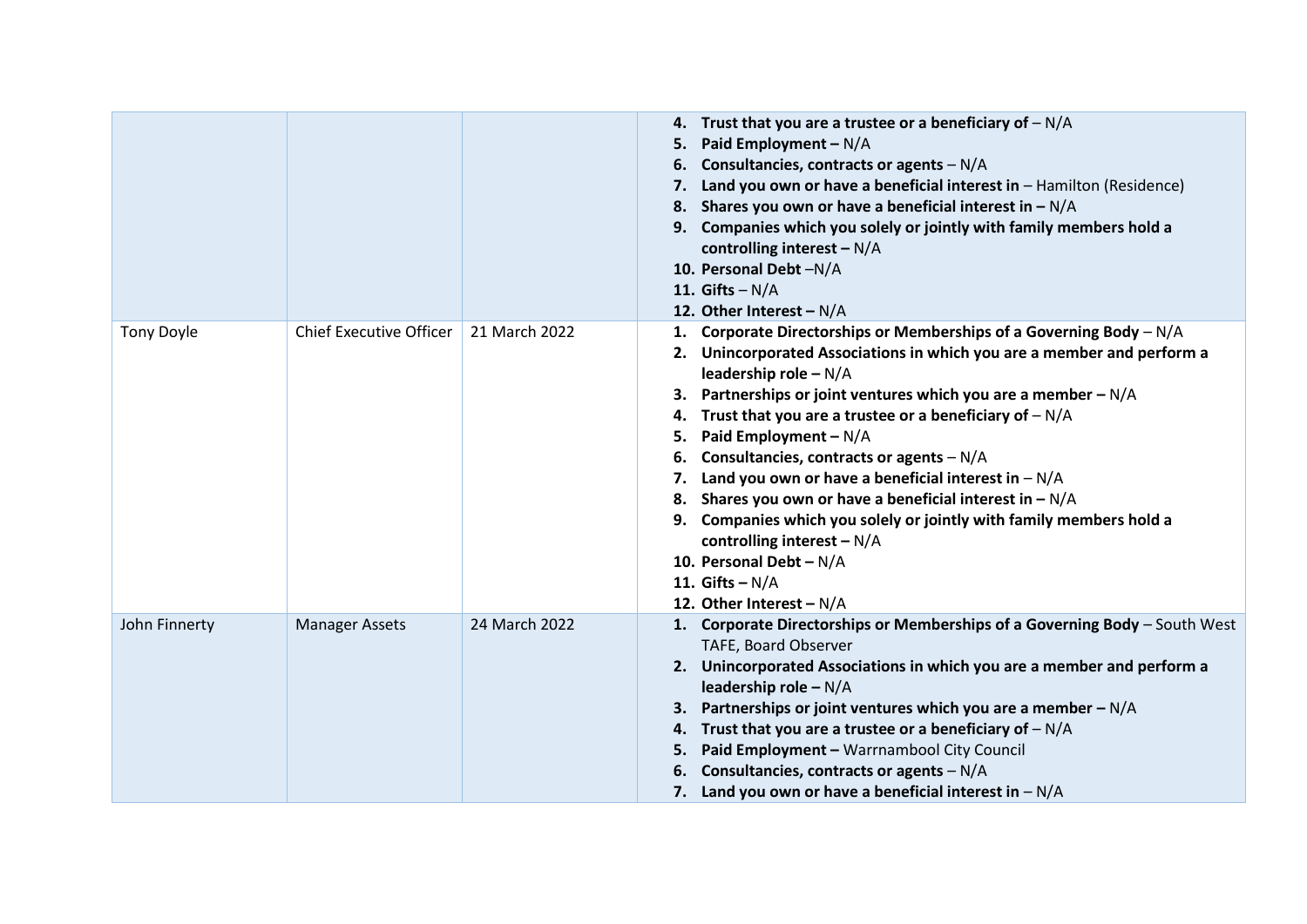|                        |                                    |               | 8. Shares you own or have a beneficial interest in $-N/A$<br>9. Companies which you solely or jointly with family members hold a<br>controlling interest $-N/A$<br>10. Personal Debt-N/A<br>11. Gifts $-N/A$<br>12. Other Interest - $N/A$                                                                                                                                                                                                                                                                                                                                                                                                                                                                                                                 |
|------------------------|------------------------------------|---------------|------------------------------------------------------------------------------------------------------------------------------------------------------------------------------------------------------------------------------------------------------------------------------------------------------------------------------------------------------------------------------------------------------------------------------------------------------------------------------------------------------------------------------------------------------------------------------------------------------------------------------------------------------------------------------------------------------------------------------------------------------------|
| <b>Russell Bennett</b> | <b>Manager Business</b><br>Systems | 1 March 2022  | 1. Corporate Directorships or Memberships of a Governing Body $-N/A$<br>2. Unincorporated Associations in which you are a member and perform a<br>leadership role $-N/A$<br>3. Partnerships or joint ventures which you are a member $-N/A$<br>4. Trust that you are a trustee or a beneficiary of $-N/A$<br>Paid Employment $-N/A$<br>5.<br>Consultancies, contracts or agents $-N/A$<br>6.<br>7. Land you own or have a beneficial interest in - Hamilton (Residence)<br>8. Shares you own or have a beneficial interest in $-N/A$<br>9. Companies which you solely or jointly with family members hold a<br>controlling interest $-N/A$<br>10. Personal Debt-N/A<br>11. Gifts $-N/A$<br>12. Other Interest - Gray Street Primary School, School Council |
| <b>Brett Holmes</b>    | <b>Manager Works</b>               | 30 March 2022 | 1. Corporate Directorships or Memberships of a Governing Body $-N/A$<br>2. Unincorporated Associations in which you are a member and perform a<br>leadership role $-N/A$<br>3. Partnerships or joint ventures which you are a member $-N/A$<br>4. Trust that you are a trustee or a beneficiary of $-N/A$<br>Paid Employment $-N/A$<br>5.<br>6. Consultancies, contracts or agents $-N/A$<br>7. Land you own or have a beneficial interest in - Hamilton (Investment)<br>8. Shares you own or have a beneficial interest in $-N/A$<br>9. Companies which you solely or jointly with family members hold a<br>controlling interest $-N/A$<br>10. Personal Debt - $N/A$<br>11. Gifts $-N/A$                                                                  |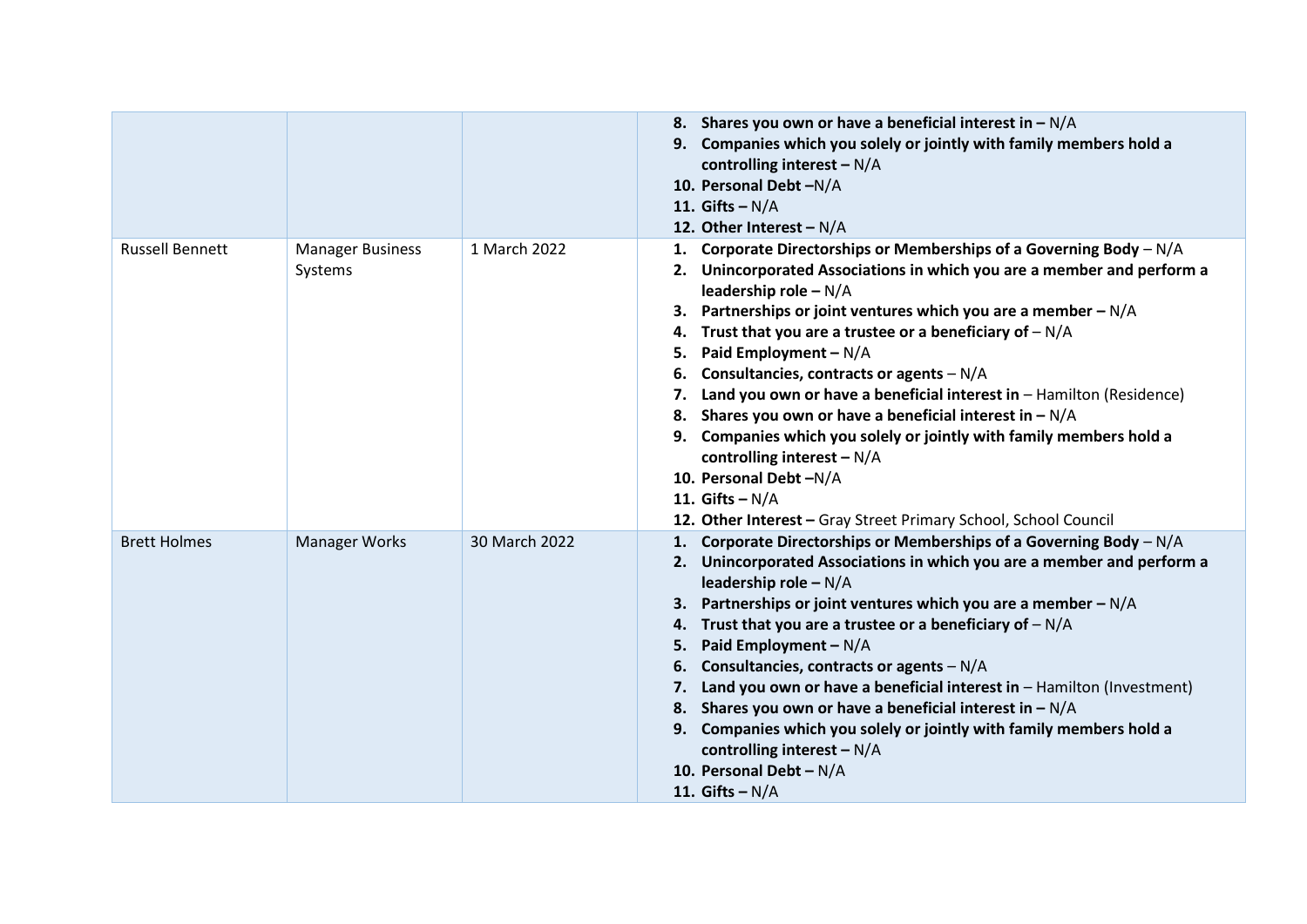|                |                                                    |              | 12. Other Interest -N/A                                                                                                                                                                                                                                                                                                                                                                                                                                                                                                                                                                                                                                                                                                                                                                                                                       |
|----------------|----------------------------------------------------|--------------|-----------------------------------------------------------------------------------------------------------------------------------------------------------------------------------------------------------------------------------------------------------------------------------------------------------------------------------------------------------------------------------------------------------------------------------------------------------------------------------------------------------------------------------------------------------------------------------------------------------------------------------------------------------------------------------------------------------------------------------------------------------------------------------------------------------------------------------------------|
| Susannah Milne | <b>Manager Community</b><br>and Leisure Services   | 1 March 2022 | 1. Corporate Directorships or Memberships of a Governing Body - Secretary<br>of Hamilton Adult Riding Club<br>2. Unincorporated Associations in which you are a member and perform a<br>leadership role - N/A<br>3. Partnerships or joint ventures which you are a member $-N/A$<br>4. Trust that you are a trustee or a beneficiary of $-N/A$<br>Paid Employment - N/A<br>5.<br>6. Consultancies, contracts or agents $-N/A$<br>7. Land you own or have a beneficial interest in - Hamilton (Residence) and<br>Gritjurk (Residential / Farm)<br>8. Shares you own or have a beneficial interest in $-N/A$<br>9. Companies which you solely or jointly with family members hold a<br>controlling interest $-N/A$<br>10. Personal Debt - N/A<br>11. Gifts $-N/A$<br>12. Other Interest - Hamilton Adult Riding Club Inc. Voluntary (Secretary) |
| Daryl Adamson  | <b>Manager Shire</b><br>Strategy and<br>Regulation | 1 March 2022 | Corporate Directorships or Memberships of a Governing Body - N/A<br>1.<br>2. Unincorporated Associations in which you are a member and perform a<br>leadership role - Live a Little Therapy/Adamson Engineering (Director)<br>Partnerships or joint ventures which you are a member - N/A<br>3.<br>Trust that you are a trustee or a beneficiary of $-N/A$<br>4.<br>Paid Employment - N/A<br>5.<br>Consultancies, contracts or agents $-N/A$<br>6.<br>Land you own or have a beneficial interest in - Hamilton (Residential),<br>7.<br>Narrawong (Investment) and Hamilton (Commercial)<br>Shares you own or have a beneficial interest in $-N/A$<br>8.<br>Companies which you solely or jointly with family members hold a<br>9.<br>controlling interest $-N/A$<br>10. Personal Debt - $N/A$<br>11. Gifts $-N/A$<br>12. Other Interest -N/A  |